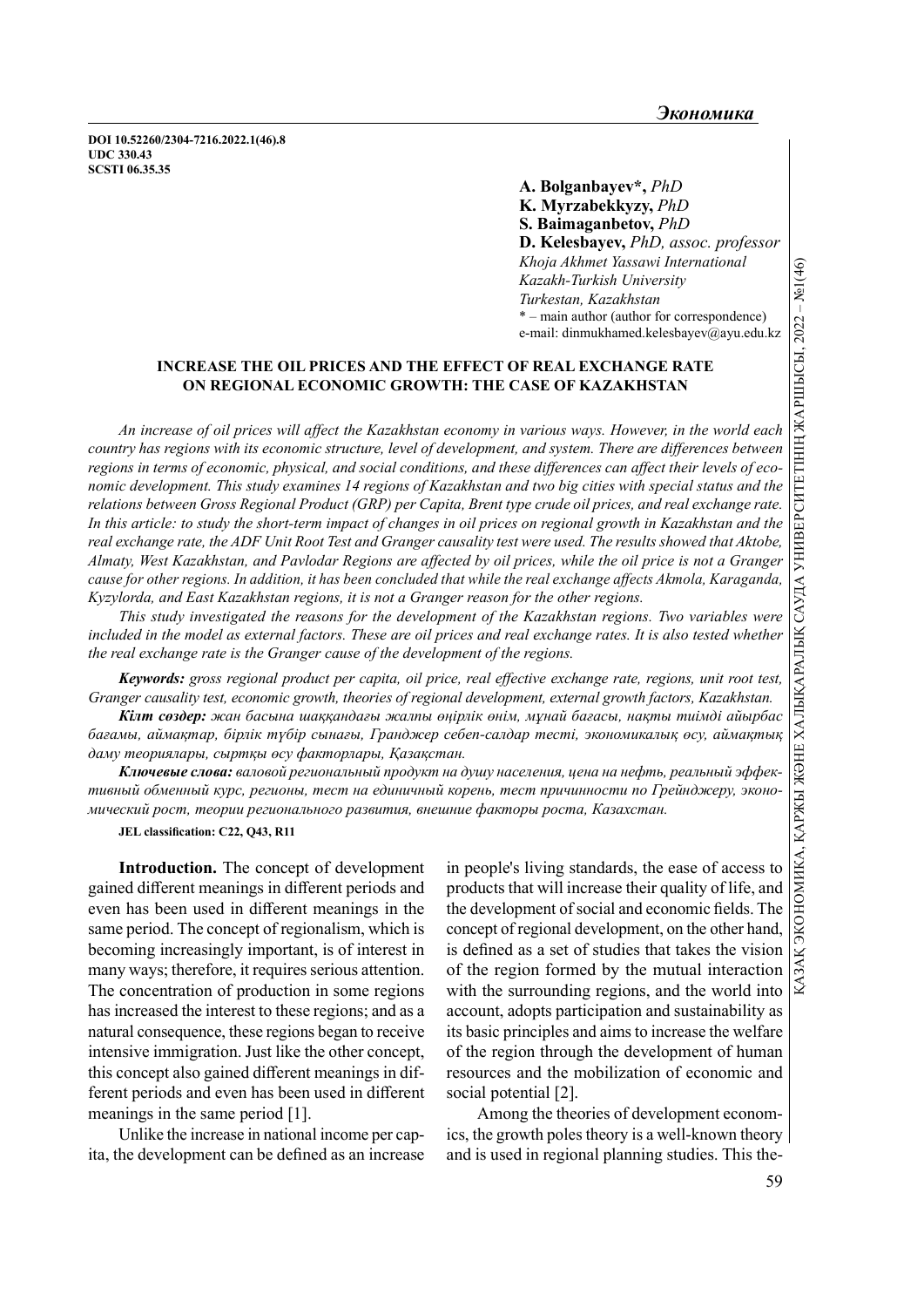ory was first developed by the French economist François Perroux in his article titled «Economic Space: Theory and Applications» published in 1950. In addition, Gunnar Myrdal and Albert Hirschman contributed to the theory in their books published, respectively in 1952 and 1958.

Development economics theory is closely linked with social, cultural, political, and psychological factors as well as economic factors. Unlike growth, the development includes five elements, namely a change in production and consumption patterns; technological development; social, political, and institutional modernization; development in human capital, and sustainable growth [3].

Levelopment eco<br>
linked with social, cultum logical factors as well a<br>
growth, the developme<br>
namely a change in proportions, technological<br>
ical, and institutional m<br>
in luman capital, and S<br>
The spatial develop<br>
countri The spatial development differences between countries and between regions within countries are not homogeneous. Some regions may become more attractive than others in terms of production factors, develop their production capacity by attracting more capital and more qualified human resources, and as a result, may develop faster. In terms of production factors and dynamics, development differences between regions widen in time to the detriment of underdeveloped regions; thus, the developed, developing and underdeveloped categories that emerge between countries in the world also emerge between regions within a country [4].

As a divided by the same of the study is to study the equal. The meaning and analysis unit, the region must be nei-<br>  $\frac{1}{2}$  planning and analysis unit, the region must be nei-<br>
administrative terms, the region is defin Regional development aims to break this «vicious circle of poverty» at the regional level; this requires revealing the potential of the region, activating this potential, attracting foreign capital, and using them as a driving force. To be an economic planning and analysis unit, the region must be neither as small as a city nor as large as a country. In administrative terms, the region is defined as an administrative local government unit. The meaning of the region varies in time as a result of globalization, which causes the world to be perceived as a single space in terms of social, economic, technological, scientific, political, and cultural aspects [5].

The main purpose of the study is to study the short-term impact of Brent oil prices on the regional development of Kazakhstan and the real exchange rate on the basis of empirical analysis.

To achieve this goal, we must achieve the following objectives:

• Study of the dynamics of development of the regions of Kazakhstan;

• Use the unit root test to verify the stability of the data;

• Examining the Granger hypothesis of regional development of oil prices;

• Check the Granger hypothesis of the real exchange rate of oil prices.

Three factors stand out as the determinants of economic growth. The first is capital accumulation, which is accepted as the basic dynamic of economic growth. Investment is the basic condition for the development of a region. Investment, on the other hand, depends on the savings that only high income can provide. Therefore, the low income of underdeveloped areas is an important barrier, and this vicious circle can be overcome by increasing capital accumulation. The second factor is technological development. Technological development provides the possibility of producing more with the same input, as well as saving labor and capital. The third and last factor is population and labor force growth, and the most important factor that accelerates economic growth is labor force growth [6].

Theoretical explanations. Large capitals earning lower returns in rich regions migrate to poorer regions where they will receive higher returns. This migration creates upward pressure on the interest rates in the rich regions where the capital exits, and downward pressure on the interest rates in the poor regions where the capital enters. To put it more succinctly, interest rates start to rise in the rich regions where the capital factor decreases, and interest rates start to decrease in the poor regions where the capital factor increases. This capital factor migration between the rich region and the poor region continues until the interest rates are equal. The same is true for labor. Labor migration from regions with low wages to regions with high wages will continue until wages are equal. The neoclassical model predicts that the inequality between regions will disappear in competitive markets where the free movement of production factors between regions is not prevented and the economy is not interfered with. In this assumption that there are no structural differences between regions and the disappearance of inequality between regions is called absolute convergence [7].

In his work, Özel (2012) assumed that growth occurs within the dynamics of the economic system and technology develops internally through the interaction of some factors, and thus they departed significantly from the neoclassical growth approach, which links growth to factors outside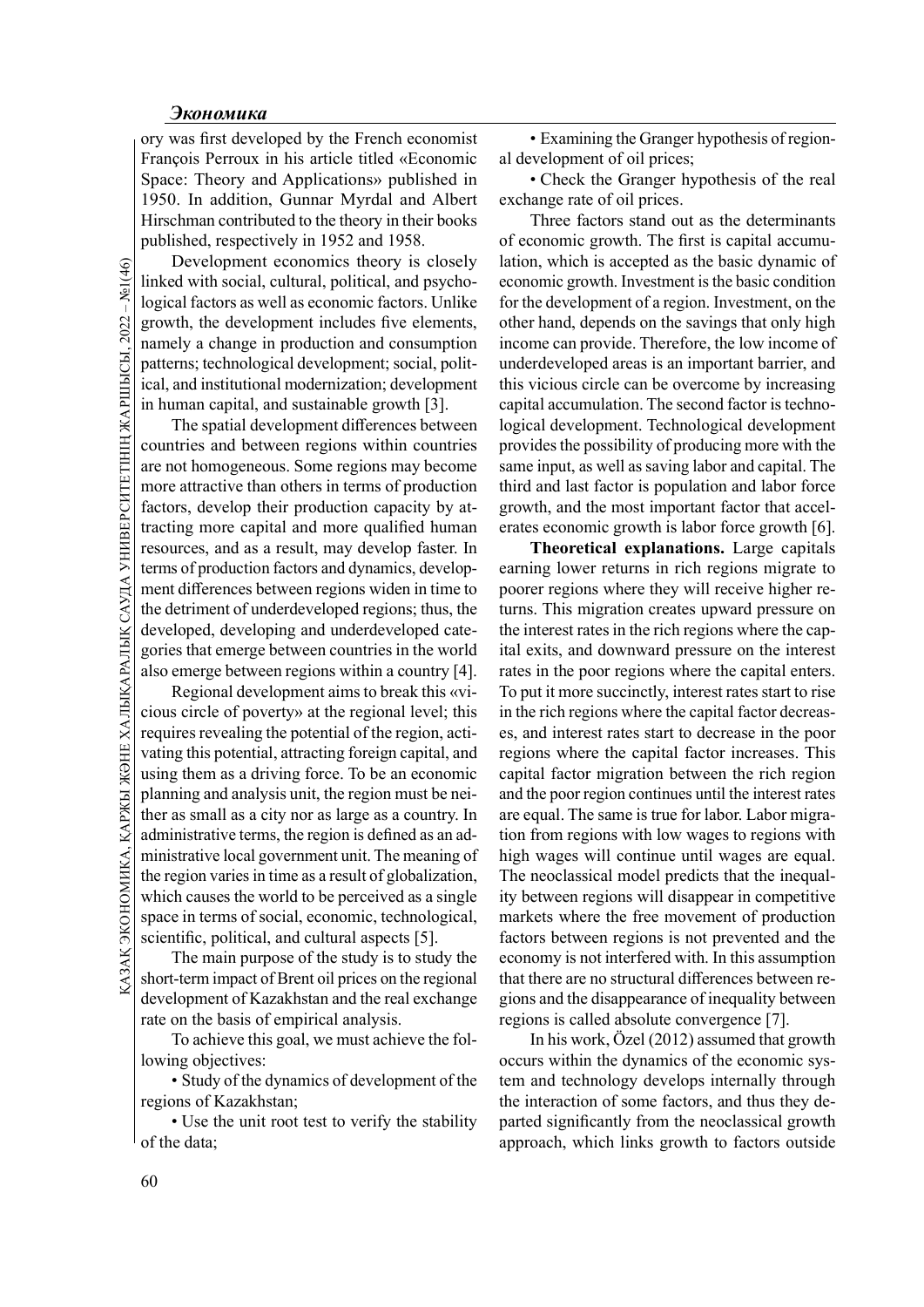the economic system. The difference between the Internal Growth Theory and the Neoclassical Model, which provides a more satisfactory explanation about the differences in development rates between countries and regions of a country, can be grouped under two headings. First, if the technological development in a region, unlike the neoclassical model, depends on the level of technology that was previously available, in other words, if technology develops more rapidly in regions with high technological knowledge, this will result in an income disparity. Because regions with high technology will increase the rate of economic growth by increasing the necessary investments to further develop technologies. In this case, the poor region, which is technologically backward due to the past conditions, will never catch up with the advanced technology of the rich region, unless the necessary precautions are taken, and the interregional income differences will not converge over time, but will diverge, in other words, will increase over time [8].

While the export-based development model explains the development differences between regions with exporting capacity, it is expected to reveal the conditions under which the regional economies will grow or decline and the reasons for the specialization of the exporting region. The fact that some regions specialize in exports and therefore export more than other regions in a country is explained by the theory of comparative advantage. The region, which has a comparative advantage, grows by exporting goods and services to other regions due to its initial advantages. As incomes increase due to exports, local demand also starts to increase. While the increase in the demand causes the production (to meet both export and local needs) to grow exponentially, the development differences between regions gradually increase with the involvement of external economies. This approach assumes that there is no fluidity of factors of production between regions. If there is factor fluidity between regions, production factor prices will be equalized according to the "Hecksher-Ohlin Model" and the development differences between the exporting region or regions and the non-exporting region or regions will disappear over time [9].

Literary review. In the research of Kose and Baimaganbetov (2015), using the monthly data covering 2000-2013 periods, the effects of asymmetric shocks in real Brent oil prices on Kazakhstan's pro-

duction, inflation and real exchange rate were analyzed empirically in the framework of SVAR model. In this study, they try to show that, the positive shock in oil prices is positive and negative shocks negatively affect Kazakhstan's industrial production. It was also determined that, the response of industrial production to negative shocks was greater than the response in positive shocks[10].

In this study examines the effect of Brent oil Kazakhstan by a panel data analysis of sixteen states and a quarterly time series between the years of 2008 and 2015. The long-term relationship between the series was examined with the help of Westerlund (2007) cointegration test. In this context, a positive and significant relationship was found between long-term oil price changes and per capita regional real income growth. In addition, causal relations between variables were investigated by Dumitrescu and Hurlin (2012) using panel Granger causality test. Empirical findings from both the co-integration and the Granger causality test show that the increase in oil prices has an important positive effect on the real income of the Kazakhstan regions [11].

production to negative shocks was greater than the response in positive shocks [10]. In this study examines the effect of Brent oil prices on the regional real per capita income in Kazakhstan by a panel data analysis of s This study explores the connection between oil price, stock prices, and exchange rate in Kazakhstan employing a monthly data from October 2007 to December 2017. Time series data were collected from National Bank of Kazakhstan, Kazakhstan Stock Exchange, and Energy Information Administration. Both bivariate and multivariate cases were employed. At the same time, the Johansen and Juselius cointegration procedures were employed in the study. The analysis was conducted for bivariate as well as multivariate cases. Empirical tests demonstrate that all the series are nonstationary in levels but stationary in differences. Results of this analysis do not find longrun correlation between the variables in a bivariate model; however, detect one in a multivariable model. Results demonstrate that stock prices and exchange rate are affected by oil price in Kazakhstan based on Granger causality test. Our findings imply that policy wise, monetary authorities in Kazakhstan in attaining their exchange rate policy objective should be considering the implications for financial market. These results are important to regulatory exchange authorities when deciding on policy to improve the market conditions [12].

The paper aims to assess the relationship between Azerbaijani and Kazakhstani exchange rates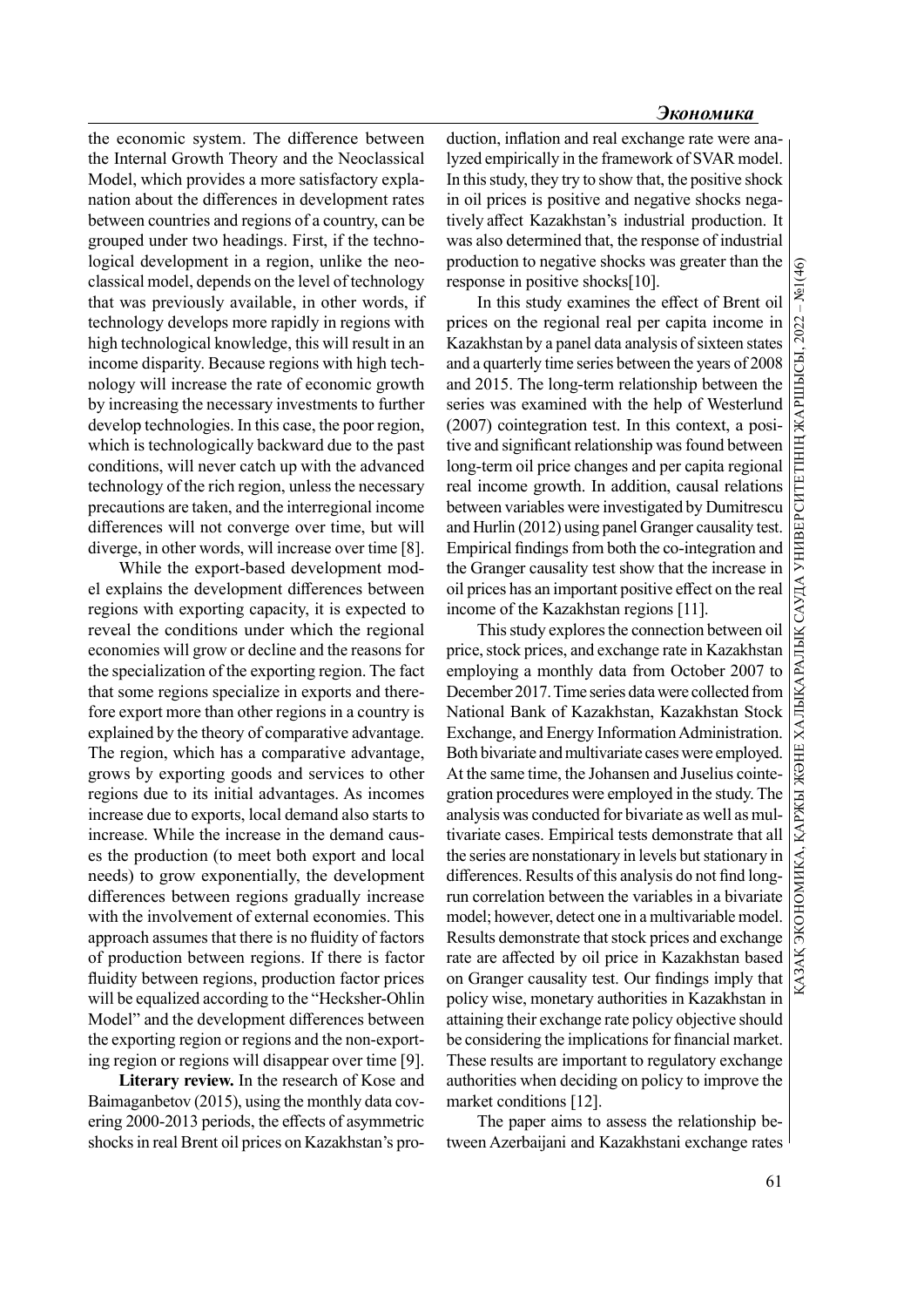Gendal Moreover, the rest<br>
increase leads to the rise<br>
increase leads to the rise<br>
reserves. However, the rest<br>
the study reveals a negat<br>
ship between crude oil p<br>
pre-crisis and the COVID<br>
veal that the correlation I<br>
co and crude oil prices volatility. The study applies the structural vector autoregressive (SVAR) model. The impulse response functions suggest that the rise of crude oil prices is associated with the exchange rates decrease and thus with an Azerbaijani manat and Kazakhstani tenge appreciation against the U.S. dollar. Moreover, the results suggest that an oil price increase leads to the rise of Azerbaijani international reserves. However, the results are insignificant for the Kazakhstani foreign exchange reserves. Additionally, the study reveals a negative and significant relationship between crude oil prices and USD/KZT in both pre-crisis and the COVID-19 crisis periods. We reveal that the correlation has been stronger during the COVID-19 pandemic. However, the relationship is not significant in the case of the Azerbaijani manat. The USD/AZN exchange rate has been stable since 2017, and the first phase of the COVID-19 pandemic has not caused a change in the exchange rate and a weakening of the Azerbaijani currency, despite significant drops in crude oil prices[13].

In this study, the relationship between KASE stock market closing prices and oil prices is analyzed using ADF and Zivot-Andrews' (1992) unit root tests and monthly data for the period of 2016-2021. First, the variables are tested for causality. Results show that there is a causal relationship between the real exchange rate and closing prices and between oil prices and the real exchange rate. The shortterm effects of the variables are investigated using the VAR method. Results show that Brent crude oil prices have a positive effect on KASE closing prices, while the real exchange rate has a negative

effect. In conclusion, changes in oil prices affect the formation of stock prices[14].

Due to the restrictions introduced as part of the fight against the spread of the new coronavirus infection, entrepreneurs of Russia found themselves in a difficult economic situation: many of them forced to switch to online mode of work or suspend their activities. The aim of the research is diagnostics of the consequences of the crisis phenomena in social and economic life in the Russian Federation in certain risky spheres of economic activity taking Samara region as the case study. The main result of the research is the analysis of opportunities and development of targeted proposals for effective measures to bring enterprises out of the crisis [15].

Economic overview of Kazakhstan regions. The administrative organization of Kazakhstan consists of three cities with special status and 14 states. These are regions of Akmola, Aktobe, Almaty, Atyrau, East Kazakhstan, Jambyl, Karagandy, Kostanay, Kyzylorda, Mangystau, North Kazakhstan, Pavlodar, Turkistan (formerly South Kazakhstan), West Kazakhstan, and cities of Astana Almaty and Shymkent. Geographically, it consists of five regions. These are Central Kazakhstan, North Kazakhstan, East Kazakhstan, South Kazakhstan and Western Kazakhstan, respectively. As in the rest of the world, the level of economic development and living standards vary among the regions of Kazakhstan. The reasons for this difference can be listed as the investments in the regions, the regional development potential and the regions distance from the centers of commercial or strategic importance.

Table 1

|     | Gross regional product per capita in Kazakshtan 2020 year* |                |  |
|-----|------------------------------------------------------------|----------------|--|
| No  | Gross regional product per capita                          | thousand tenge |  |
|     |                                                            |                |  |
|     | Akmola Region                                              | 3 102,5        |  |
| 2.  | Aktobe Region                                              | 3 3 2 9 , 8    |  |
| 3.  | Almaty                                                     | 6 9 1 3 , 0    |  |
| 4.  | <b>Almaty Region</b>                                       | 1 805,2        |  |
| 5.  | Atyrau Region                                              | 11 883,2       |  |
| 6.  | West Kazakhstan Region                                     | 4 1 5 1 , 2    |  |
| 7.  | Jambyl Region                                              | 1675,8         |  |
| 8.  | Karaganda Region                                           | 4 4 3 1 , 7    |  |
| 9.  | <b>Kostanay Region</b>                                     | 3 3 1 4 , 5    |  |
| 10. | Kyzylorda Region                                           | 2 0 3 3 , 3    |  |
| 11. | Mangystau Region                                           | 4 3 3 5 , 1    |  |
| 12. | Nur-Sultan                                                 | 6 873,6        |  |

Gross regional product per capita in Kazakshtan 2020 year\*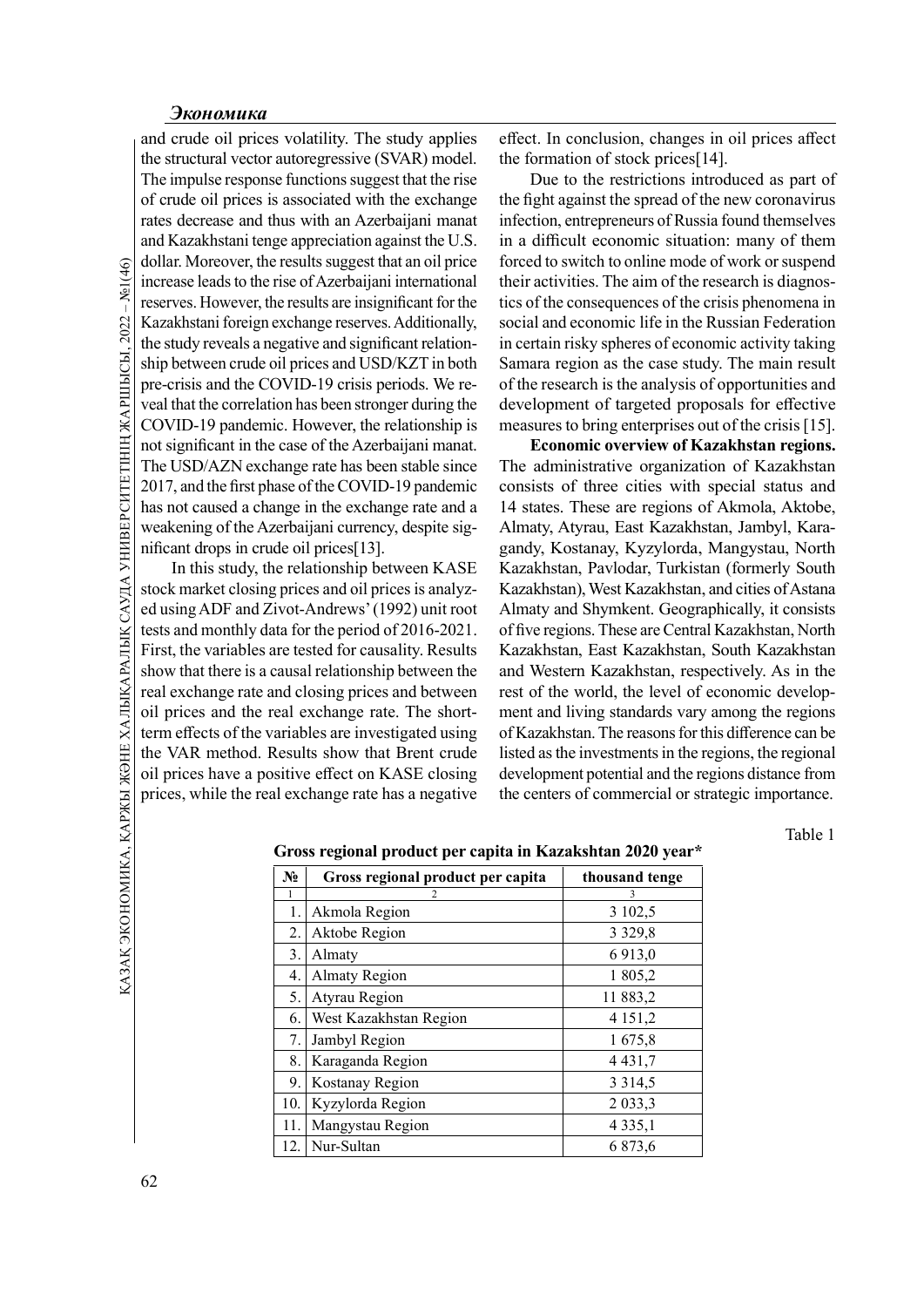|            | 13. Pavlodar Region         | 4 1 5 1 , 4 |
|------------|-----------------------------|-------------|
|            | 14. North Kazakhstan Region | 2877,7      |
|            | 15. Turkistan Region        | 1 1 7 4 2   |
|            | 16. East Kazakhstan Region  | 3 3 6 9 , 8 |
| Kazakhstan |                             | 3 766,8     |

\* Calculated by the authors based on sources [16]

The per capita income of the Kazakhstan regions is given in Table 1 above. According to this table, we can divide the regions into different income groups. The first group is wealthy regions with incomes that are twice the national average. These are Almaty, Atyrau, and Nur-Sultan regions. The second group is the regions whose income is equal to or more than the national average income. These are West Kazakhstan, Karaganda, Mangystau, and Pavlodar regions. The third group is the regions below the national average income. These are Akmola, Aktobe, Almaty, Jambyl, Kostanay, Kyzylorda, North Kazakhstan, Turkistan, and East Kazakhstan regions. The underlying reason of this difference between regions is the level of development of the regions. Regions in the first group are Kazakhstan's capital, financial centers, and oil-producing regions. The second group is the high-level metal-exporting and oil-producing regions. While the Karaganda region produces metal, West Kazakhstan Region and Mangystau Region produce oil.

# Methods and discussion.

The study used data from 16 regions of Kazakhstan regional product per capita (thousand tenge), Brent oil prices (US dollars) and the Real Exchange Rate Index  $(2013 = 100)$ .

The first method we used is the unit root test. Unit root tests are the basis of co-integration tests, which help to determine whether there is a longterm relationship between time series. The power of unit root tests in rejecting the null hypothesis is very important in terms of co- integration. Therefore, it is necessary to investigate the effect of temporal aggregation on the power of unit root tests. The disappearance of features such as seasonality and general trend, which were previously in the series, after the aggregation may lead to different findings in unit root testing.

Augmented Dickey-Fuller (ADF) test the hypothesis:

 $H_0: \beta = 0$  (equivalent to  $\varphi = 1$ )  $H_1: \beta < 0$  (equivalent to  $\varphi < 1$ )

If  $|\phi| = 1$ , we have what is called a unit root (i.e. the time series is not stationary).

It is noteworthy that there are a limited number of studies focusing on the effect of temporal aggregation on unit root tests in the empirical literature. To fill this gap, this study examines the differences revealed by the temporal aggregation on the findings of traditional unit root tests over a few selected time series from Kazakhstan [17]. It is seen that the variables in the time series analysis tend to either ures [16]<br>
If  $|\varphi| = 1$ , we have what is called a unit root<br>
(i.e. the time series is not stationary).<br>
It is noteworthy that there are a limited number<br>
of studies foccusing on the effect of temporal aggre<br>
gation on uni trend in the process, it is made stationary by taking the difference, and if there is a deterministic one, transformation is made. The degree of difference is determined with the help of unit root tests. If the studied series is not stationary, the results are often not significant. Therefore, to make predictions and obtain some statistical results, first of all, the stationarity of the series should be tested. Statistically inaccurate results may occur if the possibility of stationarity is ignored. In addition, unit root tests are also used to determine how stationary the difference is in the time series [18].

One of the most preferred unit root tests in practice is the Augmented Dickey-Fuller (ADF) test. If the ADF approach developed to prevent autocorrelation is arranged by considering the time series processes, the lagged values of the dependent variable can be added to the model and the equation can be written as follows:

$$
\Delta Y_t = \delta Y_{t-1} + \sum_{i=1}^p \beta_i \Delta Y_{t-i} + \epsilon_t
$$
  

$$
\Delta Y_t = a + \delta Y_{t-1} + \sum_{i=2}^p \beta_i \Delta Y_{t-i} + \epsilon_t
$$
  

$$
\Delta Y_t = a + \delta Y_{t-1} + \sum_{i=2}^p \beta_i \Delta Y_{t-i} + \gamma T + \epsilon_t
$$

While the stationarity of the series is examined with the ADF test, the test statistic value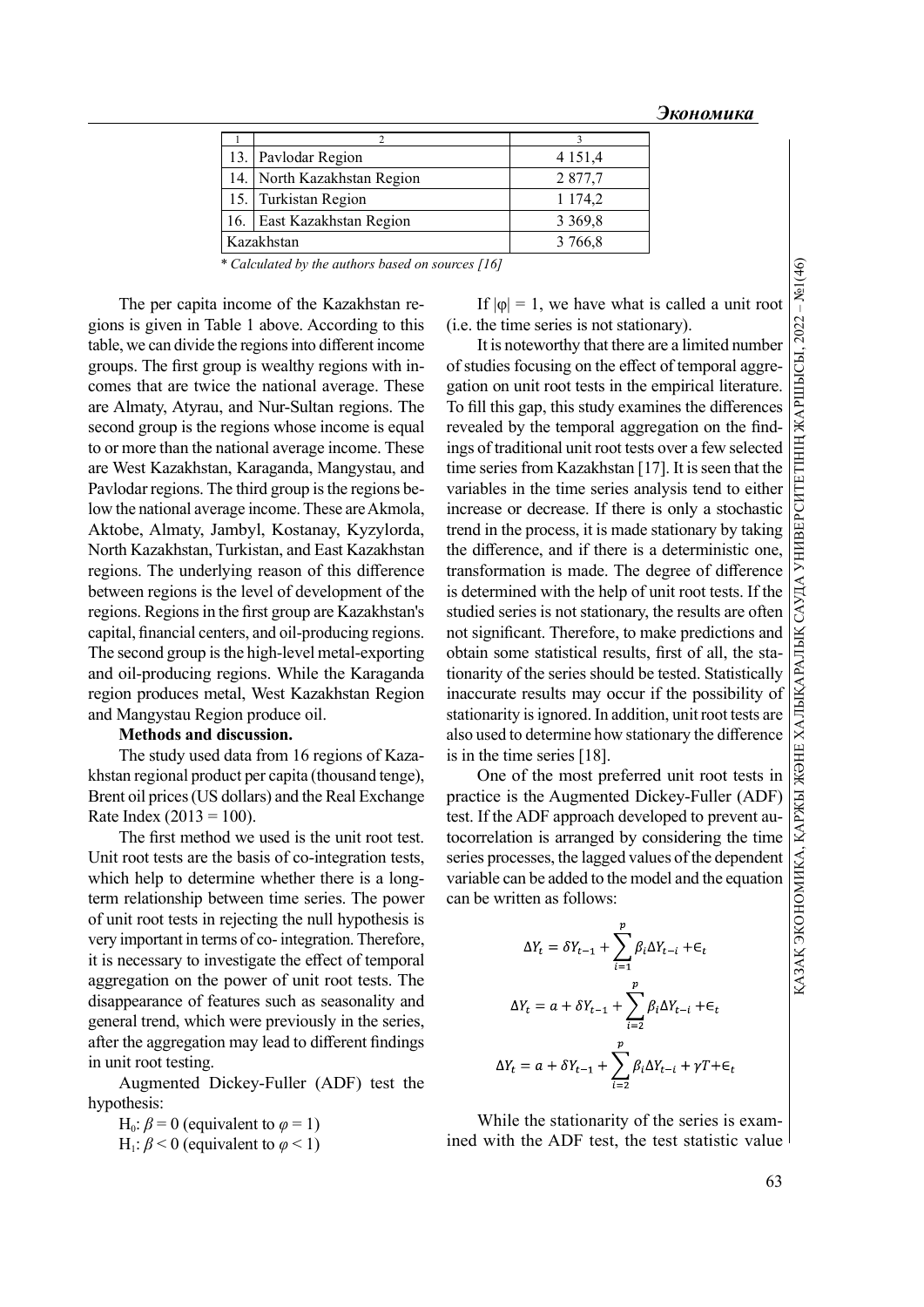calculated according to the  $H_0: \delta = 0$  hypothesis is compared with the tau critical value. If the  $H_0$ hypothesis is not rejected, the  $\Delta Y$  series is not stationary, that is, it contains a unit root. Otherwise, that is, if the  $H_0$  hypothesis is rejected, the  $\Delta Y$  series is stationary. This series is called the first-order integrated series and is expressed as I(1) in the literature [19].

Table 2

|                  | <b>First difference</b>                                            |  |  |
|------------------|--------------------------------------------------------------------|--|--|
| t-Statistics     | P-value                                                            |  |  |
| $-7,516777$      | 0,0000                                                             |  |  |
| $-5,872239$      | 0,0001                                                             |  |  |
| $-5,670170$      | 0,0001                                                             |  |  |
| $-3,765750$      | 0,0094                                                             |  |  |
| $-5,101947$      | 0,0004                                                             |  |  |
| $-8,227356$      | 0,0000                                                             |  |  |
| $-4,846565$      | 0,0008                                                             |  |  |
| $-4,821518$      | 0,0008                                                             |  |  |
| $-3,346354$      | 0,0262                                                             |  |  |
| $-10,00081$      | 0,0000                                                             |  |  |
| $-5,725191$      | 0,0001                                                             |  |  |
| $-8,991653$      | 0,0000                                                             |  |  |
| -3,396673        | 0,0213                                                             |  |  |
|                  |                                                                    |  |  |
| $-6,385439$      | 0,0000                                                             |  |  |
|                  |                                                                    |  |  |
| 0,7337<br>0,0000 | Using Monte Carlo simulations, Gui<br>Geweke-Meese-Dent determined |  |  |
|                  |                                                                    |  |  |

#### Unit root test analysis

(ADF) test, the error terms are assumed to be included the consistive test<br>dependent and homogeneous. According to these studies using<br>results, the integration order of North Kazakhstan causality test<br>and East Kazakhstan Table 2 above shows the unit root test analyzes of the regions. In the Augmented Dickey-Fuller (ADF) test, the error terms are assumed to be independent and homogeneous. According to these results, the integration order of North Kazakhstan and East Kazakhstan regions is 0 and stationary. It is seen that the other regions become stationary with the order of integration  $I(1)$  and the first-order difference.

Today, determining and testing the relationships between variables primarily depends on the internal or external separation of the variables. However, since economic relations are complex, it is very difficult to determine which variable is internal and which variable is external. The most cited test in examining the causality relationship between variables is the Granger Causality Test [20].

The standard Granger causality test is a general approach used to determine the existence of a causal relationship between two (or more) variables. The Standard Granger causality test is widely used because of its simplicity of implementation. Using Monte Carlo simulations, Guilkey-Salemi and Geweke-Meese-Dent determined that the Granger causality test is appropriate, especially in empirical studies using small samples. The standard Granger causality test for two variables is as follows:

$$
Y_{t} = a_{10} + \sum_{i=1}^{L_{11}} a_{11i} Y_{t-1} + \sum_{j=1}^{L_{12}} a_{12j} X_{t-j} + u_{1t}
$$
  

$$
X_{t} = a_{20} + \sum_{i=1}^{L_{21}} a_{21i} Y_{t-i} + \sum_{j=1}^{L_{12}} a_{22j} X_{t-j} + u_{2t}
$$
  

$$
H_{0}: a_{12j} = 0 \quad j = 1,...,L_{12}
$$
  

$$
H_{1}: a_{12j} \neq 0
$$

If  $\alpha$ 10 is a constant parameter and the error term is  $(u<sub>1t</sub>)$  in equation (1), it has zero mean and constant variance  $[u_t \sim ND(0, \sigma_u^2]$  and it is a white noise process.  $L_{11}$ ,  $L_{12}$ ,  $L_{21}$ , and  $L_{22}$  are optimal lag lengths determined according to one or more of the criteria such as Akaike Information Criterion (AIC),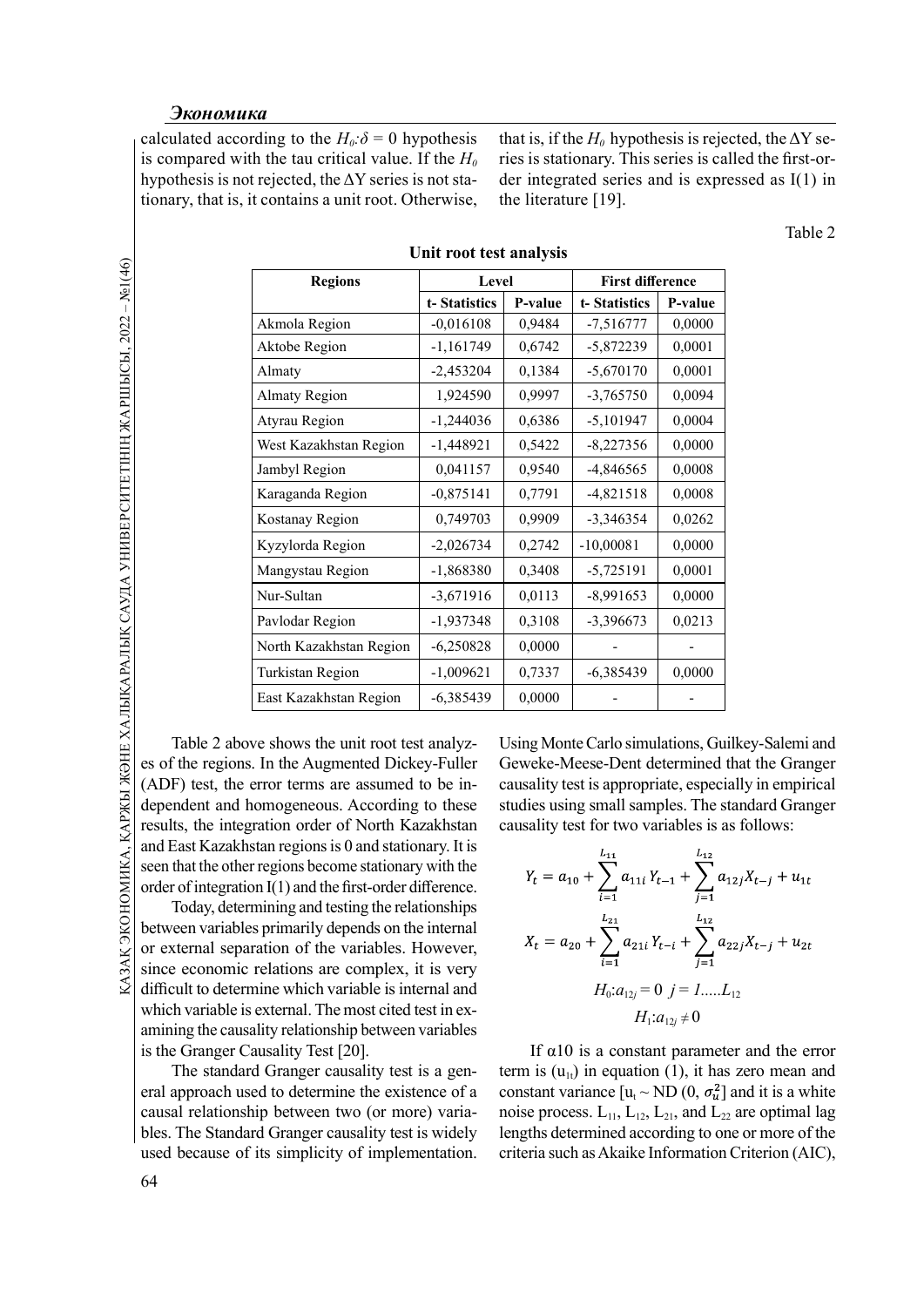Schwarz Information Criterion (SC), Log-likelihood Ratio (LR). If the basic hypothesis that the vector of coefficients of the lagged values of variable X  $(\alpha_{12i})$  is equal to zero is rejected, then variable X is the Granger cause of variable Y. Likewise, it is tested whether the Y variable is also the Granger cause of the X variable using equation (2). If the basic hypothesis is rejected for both equations (1) and (2), then it is possible to talk about bidirectional

causality. According to the hypothesis test results, other possible situations are one-way causality and no causal relationship [21].

If the basic hypothesis  $H_0$  is rejected, as in the Standard Granger causality test, then variable X is the cause of variable Y. Similarly, if the basic hypothesis that the coefficients vector ( $\lambda$ 21) of  $\Delta$ Y is equal to zero for equation (2) is rejected, then the variable Y is the Granger cause of the variable X.

| ani |
|-----|
|-----|

| Table 3<br><b>Causality test analysis</b>                                                                                                                             |                                               |            |                                               |                                                                                                         |                                                                       |            |                                                                                                                                                             |            |  |
|-----------------------------------------------------------------------------------------------------------------------------------------------------------------------|-----------------------------------------------|------------|-----------------------------------------------|---------------------------------------------------------------------------------------------------------|-----------------------------------------------------------------------|------------|-------------------------------------------------------------------------------------------------------------------------------------------------------------|------------|--|
| <b>Regions</b>                                                                                                                                                        | Oil price<br>does not<br><b>Granger Cause</b> |            | Does not<br><b>Granger Cause</b><br>Oil price |                                                                                                         | Real effective exc-<br>hange rate<br>does not<br><b>Granger Cause</b> |            | Does not<br><b>Granger Cause</b><br>Real effective exc-<br>hange rate                                                                                       |            |  |
|                                                                                                                                                                       | F<br><b>Statistics</b>                        | P<br>value | F<br><b>Statistics</b>                        | P<br>value                                                                                              | F<br><b>Statistics</b>                                                | P<br>value | $\mathbf{F}$<br><b>Statistics</b>                                                                                                                           | P<br>value |  |
| Akmola Region                                                                                                                                                         | 0,8176                                        | 0,4572     | 0,5369                                        | 0,5936                                                                                                  | 23,2120                                                               | $1,E-05$   | 3,0943                                                                                                                                                      | 0,0700     |  |
| Aktobe Region                                                                                                                                                         | 6,9189                                        | 0,0059     | 1,9424                                        | 0,1723                                                                                                  | 0,4936                                                                | 0,6184     | 0,1731                                                                                                                                                      | 0,8424     |  |
| Almaty                                                                                                                                                                | 5,0091                                        | 0,0186     | 0,1956                                        | 0,8240                                                                                                  | 2,5495                                                                | 0,1059     | 0,1415                                                                                                                                                      | 0,8690     |  |
| <b>Almaty Region</b>                                                                                                                                                  | 0,0036                                        | 0,9964     | 0,1749                                        | 0,8409                                                                                                  | 0,7293                                                                | 0,4960     | 0,4725                                                                                                                                                      | 0,6309     |  |
| <b>Atyrau Region</b>                                                                                                                                                  | 3,2494                                        | 0,0624     | 0,1877                                        | 0,8305                                                                                                  | 1,5117                                                                | 0,2472     | 0,4465                                                                                                                                                      | 0,6467     |  |
| West Kazakhstan Region                                                                                                                                                | 5,3344                                        | 0,0152     | 0,4602                                        | 0,6383                                                                                                  | 0,9115                                                                | 0,4197     | 0,0917                                                                                                                                                      | 0,9127     |  |
| Jambyl Region                                                                                                                                                         | 1,7857                                        | 0,1961     | 2,9234                                        | 0,0795                                                                                                  | 3,0622                                                                | 0,0717     | 0,6009                                                                                                                                                      | 0,5590     |  |
| Karaganda Region                                                                                                                                                      | 2,1919                                        | 0,1406     | 1,0472                                        | 0,3713                                                                                                  | 4,0426                                                                | 0,0355     | 0,4350                                                                                                                                                      | 0,6539     |  |
| Kostanay Region                                                                                                                                                       | 1,8051                                        | 0,1930     | 1,1517                                        | 0,3383                                                                                                  | 0,2917                                                                | 0,7504     | 0,0360                                                                                                                                                      | 0,9647     |  |
| Kyzylorda Region                                                                                                                                                      | 2,9283                                        | 0,0792     | 0,5566                                        | 0,5827                                                                                                  | 3,5975                                                                | 0,0485     | 0,2608                                                                                                                                                      | 0,7733     |  |
| Mangystau Region                                                                                                                                                      | 2,2697                                        | 0,1321     | 0,0105                                        | 0,9895                                                                                                  | 0,1829                                                                | 0,8343     | 0,8965                                                                                                                                                      | 0,4254     |  |
| Nur-Sultan                                                                                                                                                            | 0,3261                                        | 0,7259     | 0,2811                                        | 0,7582                                                                                                  | 0,0030                                                                | 0,9970     | 0,5279                                                                                                                                                      | 0,5987     |  |
| Pavlodar Region                                                                                                                                                       | 5,5102                                        | 0,0136     | 7,2046                                        | 0,0050                                                                                                  | 0,6968                                                                | 0,5111     | 0,7342                                                                                                                                                      | 0,4937     |  |
| North Kazakhstan Region                                                                                                                                               | 0,3685                                        | 0,6969     | 0,2578                                        | 0,7755                                                                                                  | 0,2471                                                                | 0,7836     | 1,9284                                                                                                                                                      | 0,1742     |  |
| Turkistan Region                                                                                                                                                      | 0,1377                                        | 0,8722     | 1,1037                                        | 0,3530                                                                                                  | 0,2969                                                                | 0,7467     | 1,3292                                                                                                                                                      | 0,2894     |  |
| East Kazakhstan Region                                                                                                                                                | 3,6320                                        | 0,0473     | 1,1460                                        | 0,3400                                                                                                  | 4,1173                                                                | 0,0337     | 0,4693                                                                                                                                                      | 0,6329     |  |
| The results of the analysis showed that at the first<br>ig level, oil prices are not the cause of the regions<br>nd the null hypothesis is analyzed at the 5% signif- |                                               |            |                                               |                                                                                                         |                                                                       |            | Kazakhstan is rich in oil reserves, most of its export<br>revenues come from the foreign exchange from<br>oil exports. In the first part, we have given the |            |  |
| cance level (See Table 3). While the null hypothesis<br>s rejected for Aktobe, Almaty, West Kazakhstan,                                                               |                                               |            |                                               | theoretical content of the reasons for growth. The<br>main source of regional growth is investigated by |                                                                       |            |                                                                                                                                                             |            |  |
| nd Pavlodar regions, it is not rejected for other re-                                                                                                                 |                                               |            |                                               | discussing classical and neoclassical endogenous                                                        |                                                                       |            |                                                                                                                                                             |            |  |
| ions. On the other hand, it is tested whether the real                                                                                                                |                                               |            |                                               | growth theories. When the current situation of the                                                      |                                                                       |            |                                                                                                                                                             |            |  |
| xchange rate is the Granger cause of the regions.                                                                                                                     |                                               |            |                                               | Kazakhstan regions is analyzed, it is seen that one                                                     |                                                                       |            |                                                                                                                                                             |            |  |
|                                                                                                                                                                       |                                               |            |                                               |                                                                                                         |                                                                       |            |                                                                                                                                                             |            |  |

The results of the analysis showed that at the first lag level, oil prices are not the cause of the regions and the null hypothesis is analyzed at the 5% significance level (See Table 3). While the null hypothesis is rejected for Aktobe, Almaty, West Kazakhstan, and Pavlodar regions, it is not rejected for other regions. On the other hand, it is tested whether the real exchange rate is the Granger cause of the regions. The results showed that regions such as Akmola, Karaganda, Kyzylorda, and East Kazakhstan are more affected by exchange rate fluctuations.

Conclusion. This study investigated the reasons for the development of the Kazakhstan regions. Two variables were included in the model as external factors. These are oil prices and real exchange rates. These two variables are determined as the most influential external factors. Since revenues come from the foreign exchange from oil exports. In the first part, we have given the theoretical content of the reasons for growth. The main source of regional growth is investigated by discussing classical and neoclassical endogenous growth theories. When the current situation of the Kazakhstan regions is analyzed, it is seen that one is developing, while the others are underdeveloped. This proves that the income distribution is very unequal. The main reason for this inequality is that the income level of the Atyrau region, which is rich in oil reserves, is almost three times the average national income. On the other hand, we can see that the city of Almaty has an income level higher than the average national income. The reason for this is that most of the banks have their head of-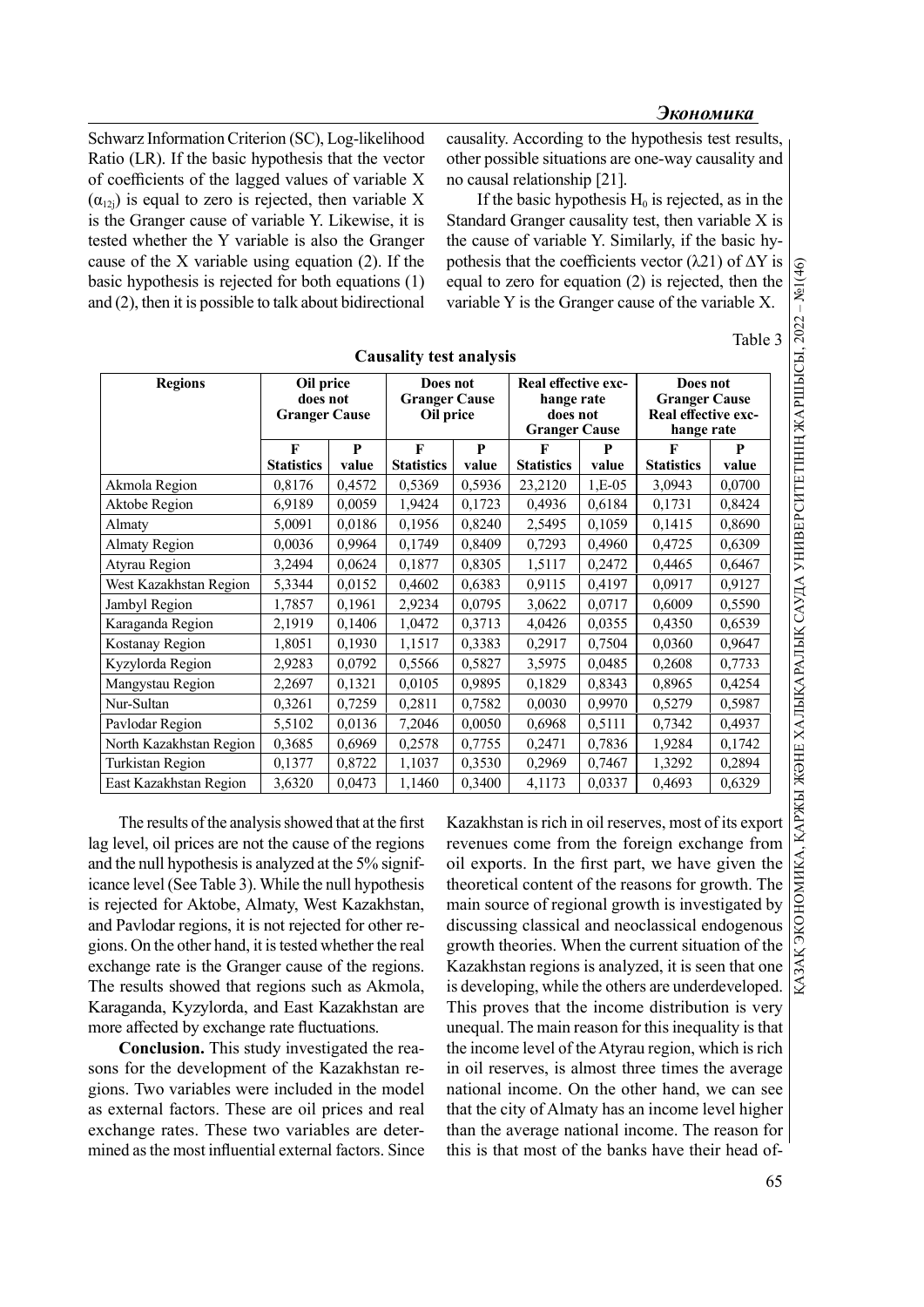General the big markets (Russia<br>
sis is completed, the effect<br>
growth of the regions is<br>
the Granger causality te<br>
Aktobe, Almaty, West<br>
regions are affected by c<br>
regions are affected by c<br>
regions are affected by c<br>
Anad fice in Almaty and the big wholesale markets are in this city. In addition, the city with the highest growth is Nur-Sultan. Because most of the head offices of national companies are located in this city. Jambyl and Turkistan are the least developed regions. These regions are underdeveloped because they have high populations and are very far from the big markets (Russia and China). After the analysis is completed, the effect of external factors on the growth of the regions is examined with the help of the Granger causality test. The results showed that Aktobe, Almaty, West Kazakhstan, and Pavlodar regions are affected by oil prices. Although the only

oil-producing region among these regions is the Aktobe region, other regions are also affected by the oil price. We can list the main reasons why other regions are affected by external factors as follows: Almaty is the most developed city in Kazakhstan and is the old capital. Therefore, the change in oil prices is important in the development of this big city. In the second part of the analysis, it is tested whether the real exchange rate is the Granger cause of the development of the regions. While it is effective in regions such as Akmola, Karaganda, Kyzylorda, East Kazakhstan, it has been concluded that there is no Granger reason for other regions.

## **REFERENCES**

1. Kaya A.A. İçsel Büyüme Kuramları içinde Erol Kutlu // İktisadi Kalkınma ve Büyüme, Eskişehir: Anadolu Üniversitesi. – 2004. – Vol. 1575. – P. 291-307.

2. Ildırar M. Bölgesel Kalkınma ve Gelişme Stratejileri // İstanbul: Nobel Akademik Yayıncılık. – 2004. – P. 250.

3. Erbay E.R., Özden M. İktisadi kalkınma kuramlarına eleştirel yaklaşım // Sosyal Bilimler Metinleri. – 2013. – Vol. 1. – P. 1-27.

4. Şahin M.T., Altuğ F. Yerel ve bölgesel kalkinmada değişen dinamikler-teori, politikalar ve uygulamalar // İstanbul: Nobel Akademik Yayıncılık. 2021. – P. 460.

5. Kırankabeş M.C. Yeni bölgesel kalkınma politikasının yerel aktörleri olarak kalkınma ajanslarının etkiliğinin değerlendirilmesi: Türkiye örneği // Dumlupınar Üniversitesi Sosyal Bilimler Dergisi. – 2013. – Vol. 35. – P. 253-268.

6. Alper F.O. Ekonomik Büyümenin Belirleyicileri: Yapısal Kırılmalar Altında Türkiye Örneği // Fiscaoeconomia. – 2019. – Vol. 3(1). – P. 202-227.

7. Dinler Z. Bölgesel İktisat // Bursa. – Ekin Yayınevi. – 2014. – P. 499.

8. Özel H.A. Ekonomik büyümenin teorik temelleri // Çankırı Karatekin Üniversitesi İktisadi ve İdari Bilimler Fakültesi Dergisi. – 2012. – Vol. 2(1). – P. 63-72.

9. Deviren N.V., Yıldız O. Bölgesel Kalkınma Teorileri ve Yeni Bölgeselcilik Yaklaşımının Türkiye'deki Bölgesel Kalkınma Politikalarına Etkileri // Akademik Bakış Uluslararası Hakemli Sosyal Bilimler Dergisi. – 2014. – Vol. 44. – P. 1-35.

10. Köse N., Baimaganbetov S. The asymmetric impact of oil price shocks on Kazakhstan macroeconomic dynamics: A structural vector autoregression approach // International Journal of Energy Economics and Policy. – 2015. – Vol. 5(4). – P. 1058-1064.

9. Deviren N.V., Yıldız O. Bölgesel Kalkınma Teorileri<br>
Türkiye'deki Bölgesel Kalkınma Politikalarına Etkileri // Akadem<br>
Bilimler Dergisi. – 2014. – Vol. 44. – P. 1-35.<br>
10. Köse N., Baimaganbetov S. The asymmetric impac 11. Baimaganbetov S., Kelesbayev D., Yermankulova R., Izzatullaeva B., Almukhambetova B. Effects of oil price changes on regional real income per capita in Kazakhstan: Panel data analysis // International Journal of Energy Economics and Policy. – 2019. – Vol. 9(4). – P. 356-362.

12. Nurmakhanova M., Katenova M. Are stock market and exchange rate affected by oil price in Kazakhstan? // International Journal of Engineering Business Management. – 2019. – Vol. 11. – P. 1-9.

13. Czech K., Niftiyev I. The Impact of Oil Price Shocks on Oil-Dependent Countries' Currencies: The Case of Azerbaijan and Kazakhstan // Journal of Risk and Financial Management. – 2021. – Vol. 14(9). – P. 431.

14. Kelesbayev D., Myrzabekkyzy K., Bolganbayev A., Baimaganbetov S. The Impact of Oil Prices on the Stock Market and Real Exchange Rate: The Case of Kazakhstan // International Journal of Energy Economics and Policy. – 2022. – Vol. 12(1). – P. 163-168.

15. Zotova A.S., Chudaeva A.A., Svetkina I.A. Russian Economy in Risk Zone: The Most Affected Industries (Regional Analysis Case Study). In Business Under Crisis. – 2022. – Vol. III. – P. 181-203. Palgrave Macmillan, Cham.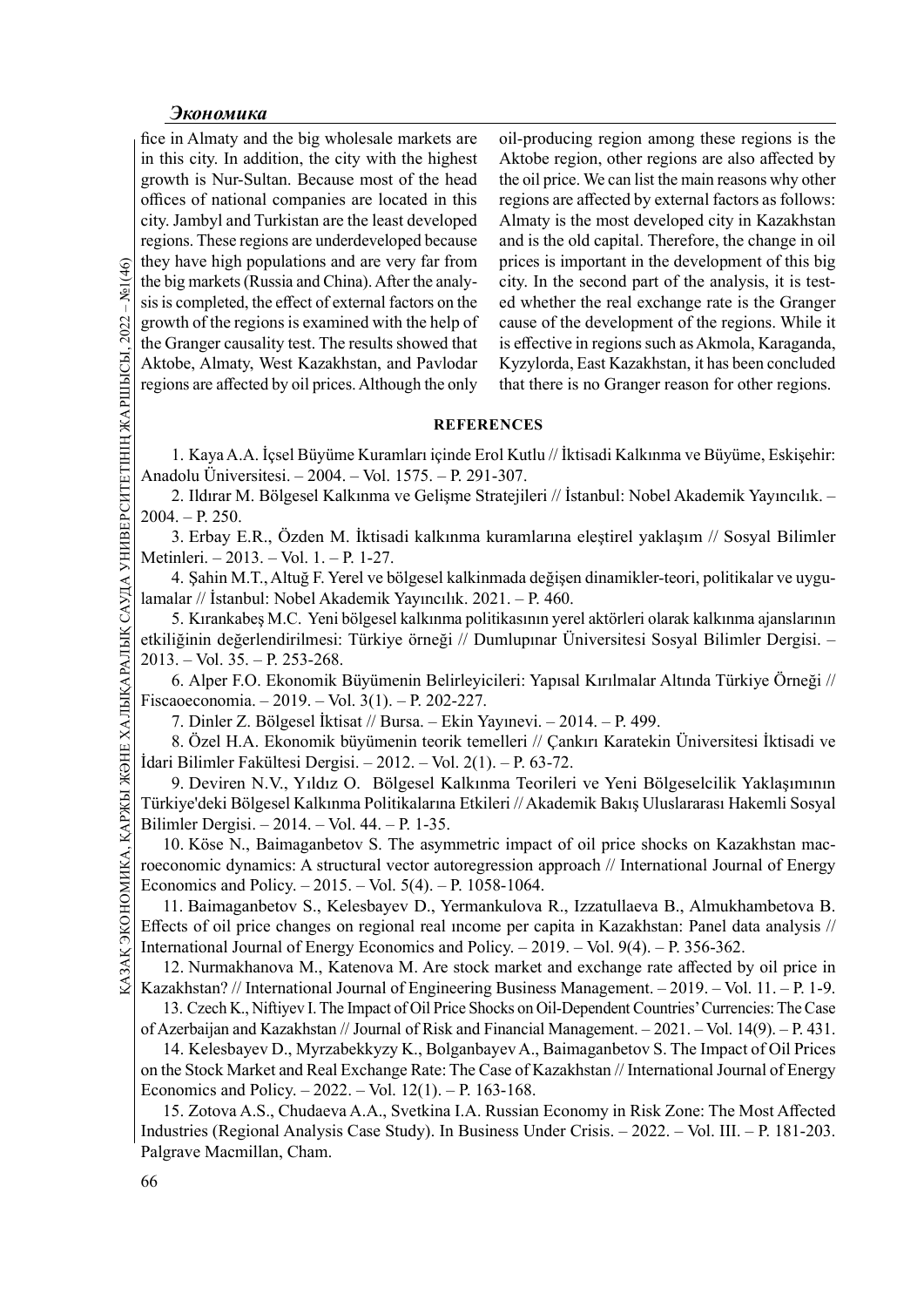16. Gross regional product per capita in Kazakshtan, Bureau of national statistics Of the Agency for strategic planning and reforms of the Republic of Kazakhstan, available at: https://stat.gov.kz/ official/ industry/11/statistic/8 (Accessed: 10.06.2021).

17. Eyüboğlu S., Abdioğlu Z. Zamansal Toplulaştırmanın Birim Kök Testleri Üzerindeki Etkisi // Uluslararası İktisadi ve İdari İncelemeler Dergisi. – 2019. – Vol. 24. – P. 233-258.

18. Yamak R., Erdem H.F. Uygulamalı Zaman Serisi Analizleri // 1. Baskı Trabzon: Celepler Matbaacılık. – 2017. – P. 496.

19. Zhang X., Liu Y., Zhang R., Lu Z. Exponential tilted likelihood for stationary time series models  $//\sqrt{\frac{q}{n}}$ <br>tistical Theory and Related Fields. – 2021. – Vol. 2. – P. 1-10. Statistical Theory and Related Fields. – 2021. – Vol. 2. – P. 1-10.

21. Çınar M., Sevüktekin M. Ekonometrik Zaman Serileri Analizi // Bursa: Dora Yayıncılık. – 2014. – P. 667.

### ЛИТЕРАТУРА

1. Kaya A.A. İçsel Büyüme Kuramları" içinde Erol Kutlu // İktisadi Kalkınma ve Büyüme, Eskişehir: Anadolu Üniversitesi. – 2004. – Vol. 1575. – P. 291-307.

2. Ildırar M. Bölgesel Kalkınma ve Gelişme Stratejileri // İstanbul: Nobel Akademik Yayıncılık. – 2004. – P. 250.

3. Erbay E.R., Özden M. İktisadi kalkınma kuramlarına eleştirel yaklaşım // Sosyal Bilimler Metinleri. – 2013. – Vol. 1. – P. 1-27.

4. Şahin M.T., Altuğ F. Yerel ve bölgesel kalkinmada değişen dinamikler-teori, politikalar ve uygulamalar // İstanbul: Nobel Akademik Yayıncılık. – 2021. – P. 460.

20. Bozkurt H.Y. Zaman Serileri Analizi, Genişletilmiş // Bursa: Ekin Yayınevi. – 2013. – 2. Baskı. – P 261. [2]<br>
21. Cmr M., Seviktekin M. Ekonometrik Analizi (Parras Terleri Analizi // Bursa: Dorn Yayıncılık. – 2014. – 5. Kırankabeş M.C. Yeni bölgesel kalkınma politikasının yerel aktörleri olarak kalkınma ajanslarının etkiliğinin değerlendirilmesi: Türkiye örneği // Dumlupınar Üniversitesi Sosyal Bilimler Dergisi. – 2013. – Vol. 35. – P. 253-268.

6. Alper F.O. Ekonomik Büyümenin Belirleyicileri: Yapısal Kırılmalar Altında Türkiye Örneği // Fiscaoeconomia. – 2019. – Vol. 3(1). – P. 202-227.

7. Dinler Z. Bölgesel İktisat // Bursa. – Ekin Yayınevi. – 2014. – P. 499.

8. Özel H.A. Ekonomik büyümenin teorik temelleri // Çankırı Karatekin Üniversitesi İktisadi ve İdari Bilimler Fakültesi Dergisi. – 2012. – Vol. 2(1). – P. 63-72.

9. Deviren N.V., Yıldız O. Bölgesel Kalkınma Teorileri ve Yeni Bölgeselcilik Yaklaşımının Türkiye'deki Bölgesel Kalkınma Politikalarına Etkileri // Akademik Bakış Uluslararası Hakemli Sosyal Bilimler Dergisi. – 2014. – Vol. 44. – P. 1-35.

10. Köse N., Baimaganbetov S. The asymmetric impact of oil price shocks on Kazakhstan macroeconomic dynamics: A structural vector autoregression approach // International Journal of Energy Economics and Policy. – 2015. – Vol. 5(4). – P. 1058-1064.

11. Baimaganbetov S., Kelesbayev D., Yermankulova R., Izzatullaeva B., Almukhambetova B. Effects of oil price changes on regional real income per capita in Kazakhstan: Panel data analysis // International Journal of Energy Economics and Policy. – 2019. – Vol. 9(4). – P. 356-362.

12. Nurmakhanova M., Katenova M. Are stock market and exchange rate affected by oil price in Kazakhstan? // International Journal of Engineering Business Management. – 2019. – Vol. 11. – P. 1-9.

13. Czech K., Niftiyev I. The Impact of Oil Price Shocks on Oil-Dependent Countries' Currencies: The Case of Azerbaijan and Kazakhstan // Journal of Risk and Financial Management. – 2021. – Vol. 14(9). – P. 431.

14. Kelesbayev D., Myrzabekkyzy K., Bolganbayev A., Baimaganbetov S. The Impact of Oil Prices on the Stock Market and Real Exchange Rate: The Case of Kazakhstan // International Journal of Energy Economics and Policy. – 2022. – Vol. 12(1). – P. 163-168.

15. Zotova A.S., Chudaeva A.A., Svetkina I.A. Russian Economy in Risk Zone: The Most Affected Industries (Regional Analysis Case Study) // In Business Under Crisis.  $- 2022$ . – Vol. III. – P. 181-203. Palgrave Macmillan, Cham.

16. Валовой региональный продукт на душу населения, Bureau of national statistics Of the Agency for strategic planning and reforms of the Republic of Kazakhstan, available at: https://stat.gov.